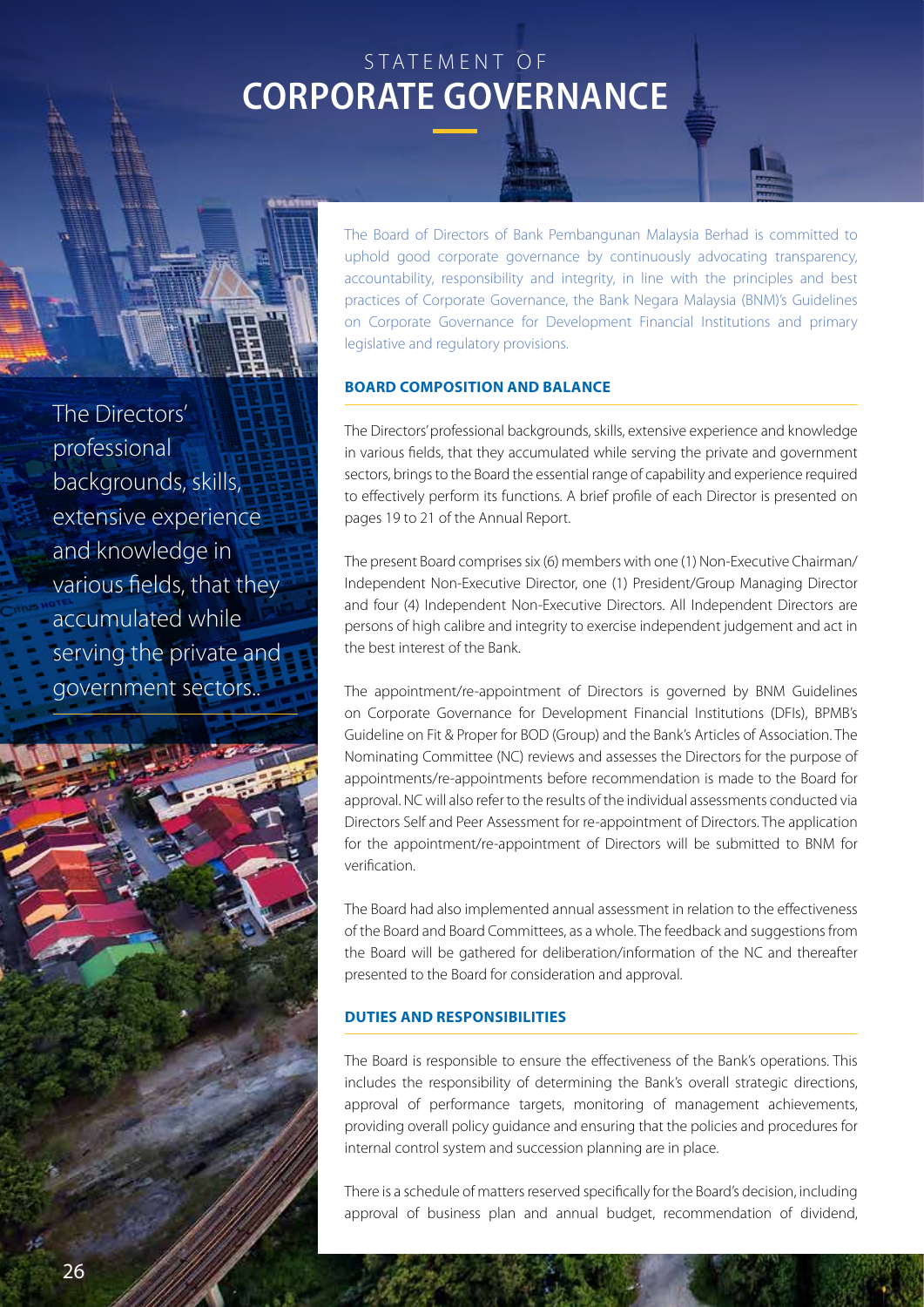acquisition and disposal of undertaking and properties of substantial values, major investment and financial decisions, changes to the management and control structure within the Group, including policies and delegated authority limits.

Where a potential conflict of interest arises, the Director concerned needs to declare his/her interest and abstain from the deliberation and decision-making process.

## **Board Meeting and Supply of Information**

The Board meets at least once a month to discuss and monitor amongst others, the overall conduct and performance of the Bank, including matters relating to financials, policies, strategies, performance and resources. Approvals on urgent or important business issues requiring the sanction of the Board are sought by convening Special Board meetings or by way of Circular Resolutions enclosing all relevant information to enable the Board to make informed decisions. All Circular Resolutions approved by the Board will then be tabled at the next Board meeting for notation.

The Board and Board Committees meetings are scheduled in advance prior to the commencement of a new year and the same is circulated to all Directors to enable them to plan ahead. The agenda for each Board meeting and papers relating to the matters to be deliberated at the meetings are forwarded to all Directors prior to the date of the Board/Board Committees meetings.

The Board also peruses the decisions deliberated by the Board Committees through minutes of those Committees. The Chairman of every Board Committees is responsible to inform the Directors during the Board meetings of any salient matters noted by the Committees, which requires the Board's notice or direction. All proceedings of the Board meetings are minuted and signed by the Chairman in accordance with the provisions of the Companies Act, 1965.

All Directors have direct access to the services of the Company Secretary and the Senior Management. Independent professional advice is also made available to the Directors in discharging their duties, in the event such services are required.

During the financial year ended 31 December 2015, the Board met 20 times. The attendance record of the Directors at the Board Meetings for 2015 is as follows:

| <b>NAME OF DIRECTOR</b>                                                                                  | <b>NO. OF MEETINGS</b><br><b>AND ATTENDANCE</b> |
|----------------------------------------------------------------------------------------------------------|-------------------------------------------------|
| Tan Sri Dato' Sri Dr Wan Abdul Aziz Wan<br>Abdullah<br>Independent Non-Executive Director/               | 20/20                                           |
| Chairman                                                                                                 |                                                 |
| Tuan Haji Zainul Rahim Mohd Zain<br>Independent Non-Executive Director                                   | 16/20                                           |
| Tuan Haji Rosli Abdullah<br>Independent Non-Executive Director                                           | 20/20                                           |
| Datuk Nozirah Bahari<br>Non-Independent Non-Executive Director<br>(resigned on 28 December 2015)         | 19/20                                           |
| Dato' Abd Rahman Md Khalid<br>Independent Non-Executive Director                                         | 19/20                                           |
| Datuk Engku Nor Faizah Engku Atek<br>Independent Non-Executive Director                                  | 19/20                                           |
| Dato' Ir Hj. Mohamad Husin<br>Independent Non-Executive Director<br>(appointed on 2 May 2015)            | $12/13*$                                        |
| Dato' Capt. Haji Ahmad Othman<br>Independent Non-Executive Director<br>(appointed on 2 May 2015)         | $13/13*$                                        |
| Datuk Wan Azhar Wan Ahmad<br>Independent Non-Executive Director<br>(appointed on 2 May 2015)             | $12/13*$                                        |
| Encik Mohammed Rafidz Ahmed Rasiddi<br>President/ Group Managing Director<br>(appointed on 15 June 2015) | $11/11*$                                        |

*\* Reflects the number of meetings attended during the time the Director held office.*

#### **Training And Development Of Directors**

The newly appointed Directors are required to attend an induction programme organized by the Management. The Directors will be briefed on the Bank's history, operations and financial performance as to enable them to have first-hand understanding of the Bank's operations. At the induction programme, Heads of Functions/Chief Executive Officer of the main subsidiaries will brief the newly appointed Directors on their areas of responsibilities in order to offer the Directors with background knowledge of the Bank as well as a platform to establish personalize interaction with the key senior management.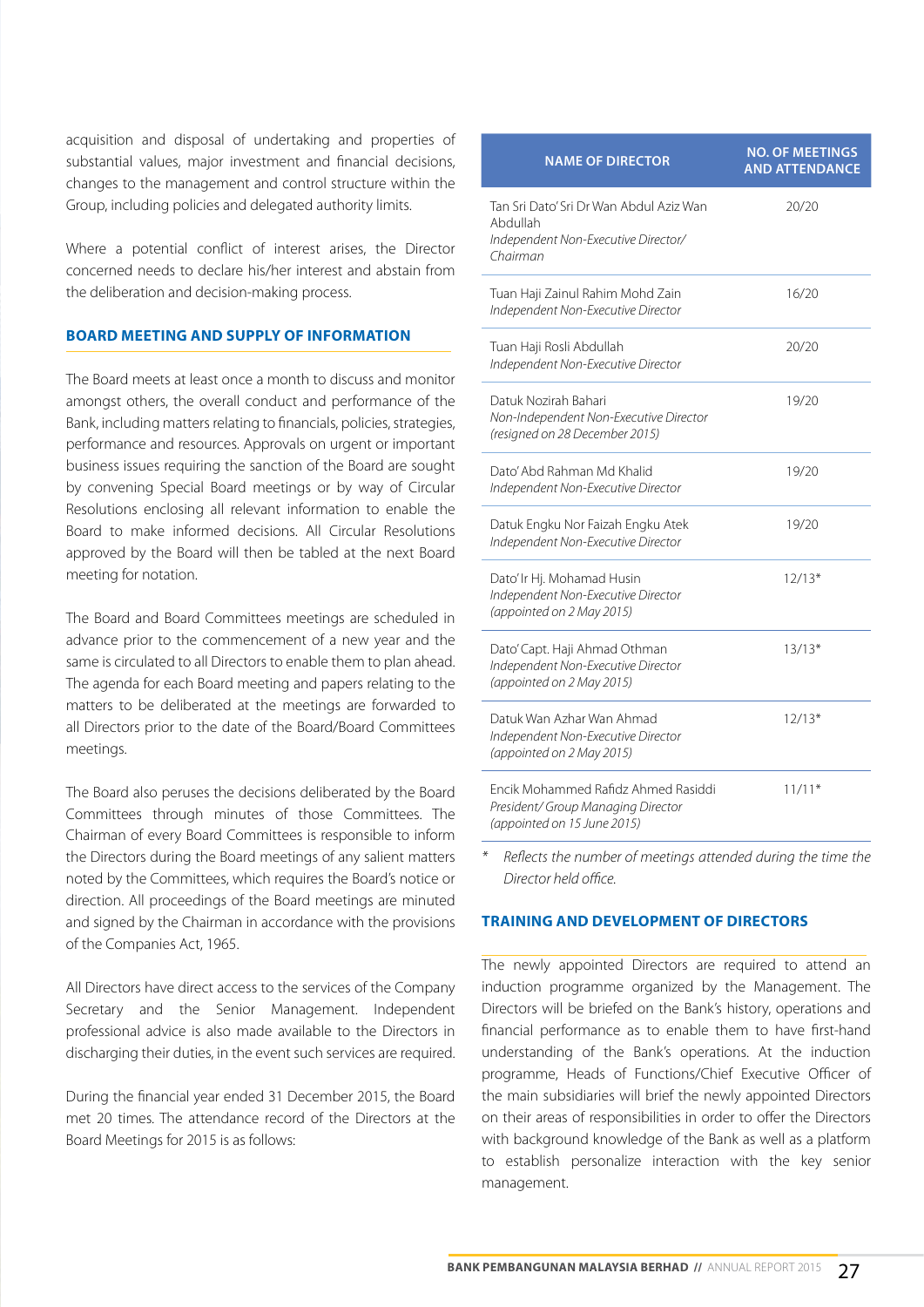The Board keeps abreast with the development in the banking industry by attending conferences and seminars held in Malaysia and abroad for their continuing education and skills improvement.

The Bank also encourages its Directors to attend talks, training programmes and seminars to update themselves on new development in the business environment.

## **D. COMMITTEES**

There are five (5) Board Committees established to assist the Board in discharging its duties and responsibilities, namely the Credit Committee of the Board, Audit and Examination Committee, Nominating Committee, Remuneration Committee and Risk Management Committee.

## **CREDIT COMMITTEE OF THE BOARD**

#### **1. Objective**

The primary objective of the Credit Committee of the Board (CCB) is to perform supervisory and oversight role of loans approval and to ensure adequate risk management processes are in place.

## **2. Functions and Responsibilities**

- Veto power to challenge, reject loan and modify the terms of all loans related financing facilities and investment proposals as per limit set in BPMB Group Authority for Credit and Investment Approvals ('GACIA').
- To approve "policy loans" and loans which are required by statute to be approved by the Board, provided that the initial filter of approval is conducted by the full-time executive committee.
- To approve all cases of write-offs proposals from BPMB and shall be submitted to the Board of Directors for notification.
- To approve the appointment and/or termination of members of credit management committees.
- To endorse/approve any other matter as prescribed by GACIA.

## **3. Committee Meeting and Attendance**

Based on the Term of Reference of the CCB, the meeting is to be held twice a month or when necessary as proposed by the P/GMD. The CCB met 22 times during the financial year 2015. The Committee members and their records of attendance are as follows:-

| <b>MEMBERS</b>                                                          | <b>NO. OF</b><br><b>MEETINGS AND</b><br><b>ATTENDANCE</b> |
|-------------------------------------------------------------------------|-----------------------------------------------------------|
| Tan Sri Dato' Sri Dr Wan Abdul Aziz Wan<br>Abdullah<br>Chairman         | 22/22                                                     |
| Tuan Haji Zainul Rahim Mohd Zain                                        | 20/22                                                     |
| Tuan Haji Rosli Abdullah                                                | 22/22                                                     |
| Datuk Nozirah Bahari<br>(resigned on 28 December 2015)                  | 19/22                                                     |
| Dato' Abd Rahman Md Khalid                                              | 21/22                                                     |
| Datuk Wan Azhar Wan Ahmad<br>(appointed as CCB member on 28 July 2015)  | $11/11*$                                                  |
| Dato' Ir Hj. Mohamad Husin<br>(appointed as CCB member on 28 July 2015) | $10/11*$                                                  |

*\* Reflects the number of meetings attended during the time the Member held office.*

## **AUDIT AND EXAMINATION COMMITTEE**

#### **1. Objective**

The objective of the Audit and Examination Committee (AEC) is to review the financial conditions of the Bank and its subsidiaries, internal controls, performance and findings of the Internal Auditors, and to recommend appropriate remedial action regularly.

#### **2. Functions and Responsibilities**

The functions and responsibilities of the AEC are as follows:

• Recommend to the Board each year on the appointment/reappointment of External Auditors, the fee and other matters pertaining to the resignation or termination or change of External Auditors.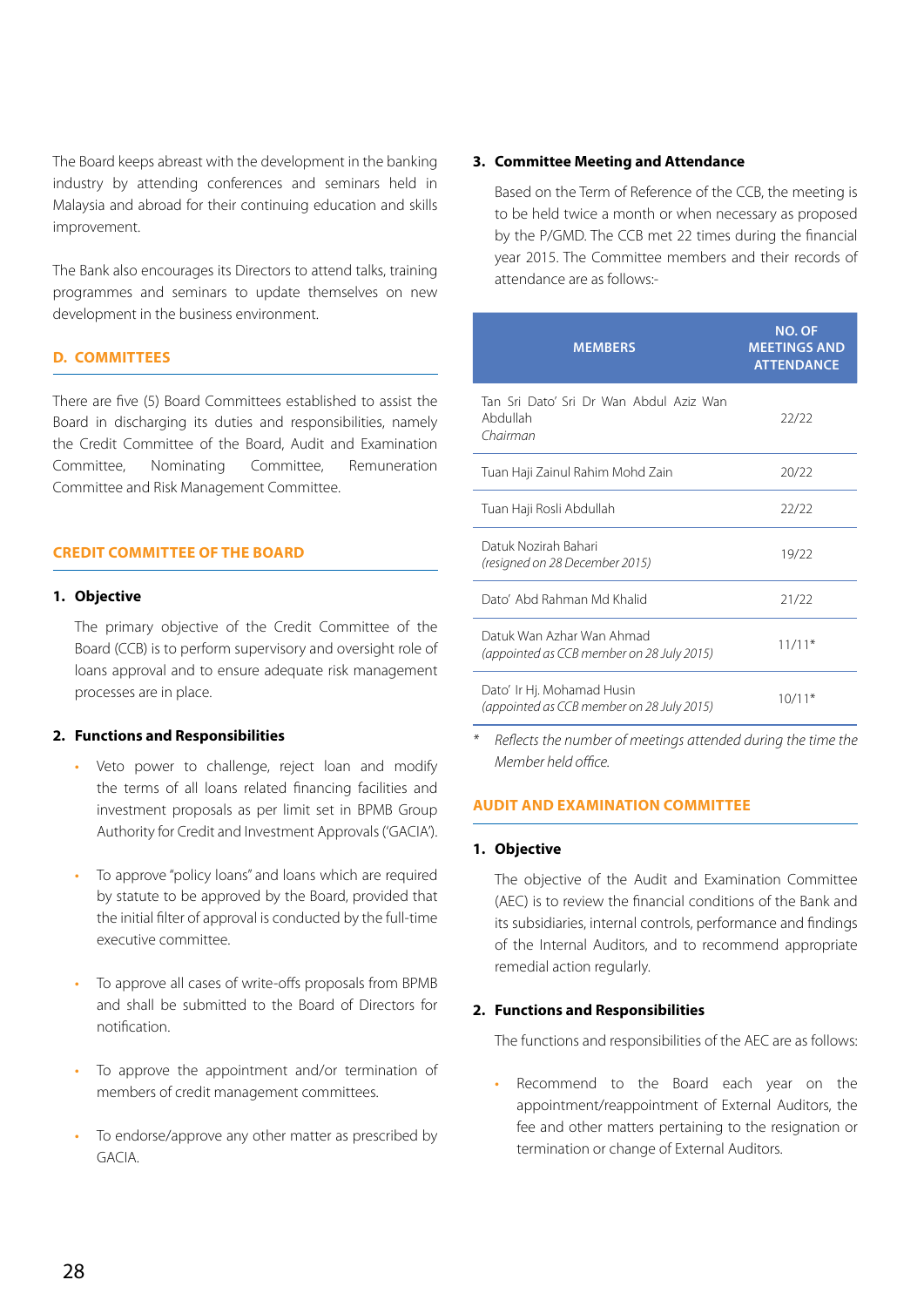- Review with the External Auditors:-
	- (a) their audit plan;
	- (b) their evaluation of the system of internal control;
	- (c) their audit report;
	- (d) their management letter and management's response; and
	- (e) the assistance given by the management and staff to the External Auditors.
- With regards to the internal audit function:
	- (a) Review the adequacy of scope, functions and resources of the internal audit function and that it has the necessary authority to carry out its work.
	- (b) Review and approve internal audit plan, programme and processes.
	- (c) Review audit reports and consider adequacy of Management's actions taken on audit findings or recommendations.
	- (d) Recommend to the Nominating Committee of the Board on the appointment and termination of the Head of Internal Audit.
	- (e) Recommend to the Remuneration Committee of the Board on the remuneration of the Head of Internal Audit.
	- (f) Review any appraisal or assessment of members of the internal audit function as well as decide on their remuneration package.
	- (g) Review the effectiveness of the internal audit function, including compliance with The Institute of Internal Auditors' International Professional Practices Framework for Internal Auditing consisting of the Definition of Internal Auditing, Code of Ethics and the Standards.
	- (h) Review the assessment or findings arising from the Shariah audit and report the non-compliance events to the Board.
- Receive and consider reports relating to the perpetration and prevention of fraud.
- Review the Bank's compliance with the related Government's regulations including Anti-Money Laundering and Counter Financing of Terrorism (AML/ CFT) measures.
- Review the quarterly results and the year-end financial statements prior to their submission to the Board for approval. The review of the year-end financial statements by the external auditor, shall focus particularly on:
	- (a) Any major changes in the accounting policy or its implementation.
	- (b) Adequacy of allowance against contingencies, bad and doubtful debts.
	- (c) Significant and unusual events.
	- (d) Compliance with accounting standards and other legal requirements.
- Ensure that the accounts are prepared in a timely and accurate manner and ensure prompt publication of annual accounts.
- Discuss any problem and reservations that may arise from the interim and final audits, as well as any matter, which the External Auditors may wish to discuss, in the absence of management, where necessary.
- Review any related party transactions and conflict of interest situation that may arise in the Bank or within the Banking group including any transaction, procedure or conduct that raises questions of management integrity.
- Preparation of an AEC report at the end of each financial year, which shall be published in the Bank's Annual Report.
- Review and endorse the status and progress of Management's responses and corrective measures on issues raised in the BNM Examination Report, before it is tabled to the Board for approval.
- Inform the Board on the issues and concerns discussed during its meetings, including those raised by the external auditors and where appropriate, make the necessary recommendations to the Board.

## **3. Committee Meeting and Attendance**

Based on the Term of Reference of the AEC, the meeting is to be held at least four (4) times a year and such additional meeting as the Chairman shall decide. The AEC met 14 times during the financial year 2015. The Committee members and their records of attendance are as follows: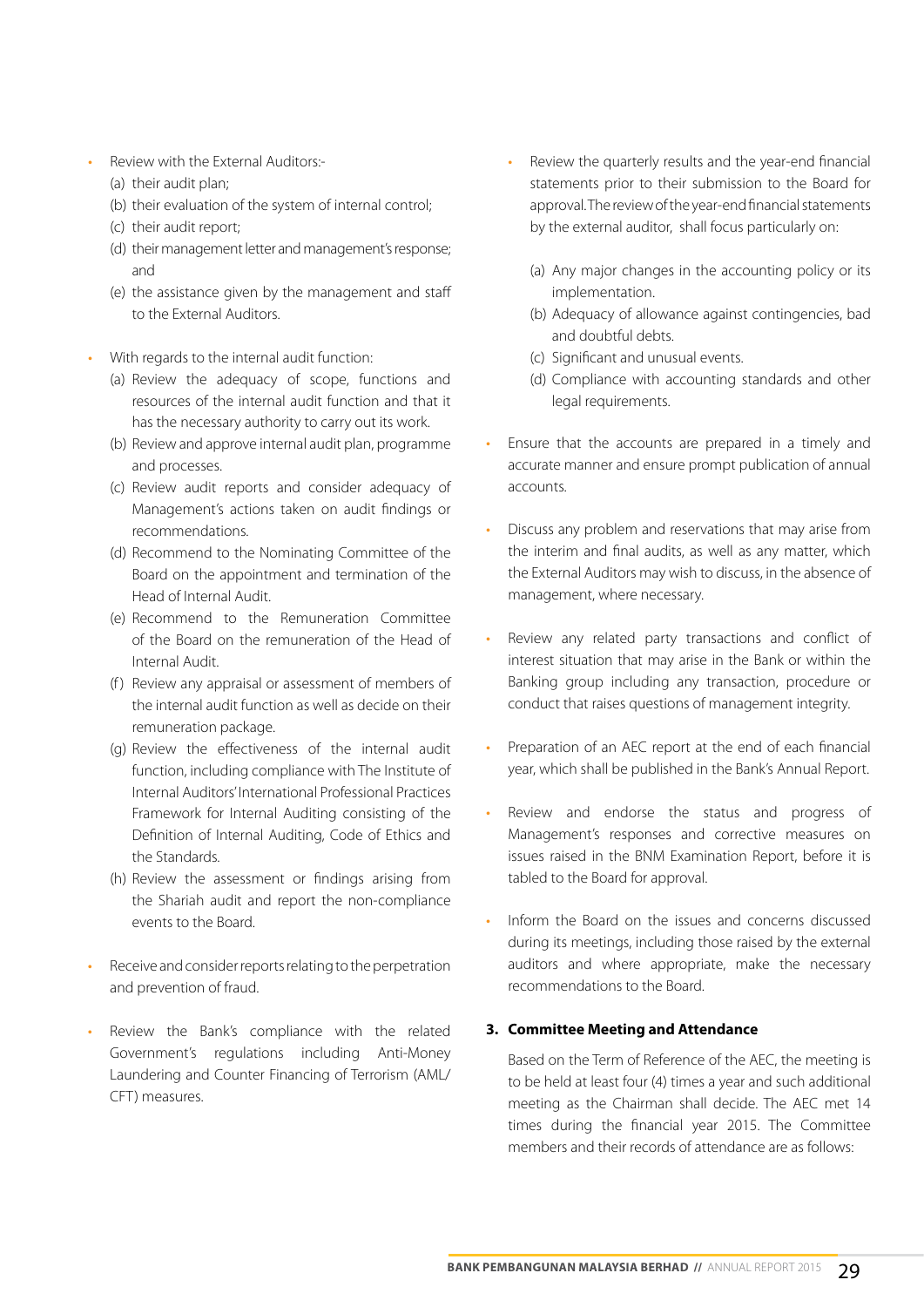

| <b>MEMBERS</b>                                                     | <b>NO. OF</b><br><b>MEETINGS AND</b><br><b>ATTENDANCE</b> |
|--------------------------------------------------------------------|-----------------------------------------------------------|
| Tuan Haji Rosli Abdullah<br>Chairman                               | 14/14                                                     |
| Dato' Abd Rahman Md Khalid                                         | 14/14                                                     |
| Tuan Haji Zainul Rahim Mohd Zain                                   | 13/14                                                     |
| Datuk Nozirah Bahari<br>(resigned on 28 December 2015)             | 13/14                                                     |
| Datuk Wan Azhar Wan Ahmad<br>(appointed as Member on 28 July 2015) | 8/8*                                                      |

*\* Reflects the number of meetings attended during the time the Member held office.*

## **NOMINATING COMMITTEE**

#### **1. Objective**

The objective of the Nominating Committee (NC) is to establish a documented, formal and transparent procedure for the appointment/reappointment of Directors, President/ Group Managing Director and key Senior Executives (Senior Vice President/ Head of Function and above) and to assess the effectiveness of individual Directors, the Board as a whole and the various Committees of the Board, President/ Group Managing Director and key Senior Executives (Senior Vice President/Head of Function and above).

#### **2. Functions and Responsibilities**

The functions and responsibilities of the NC are as follows:

• Establishing minimum requirements for the Board and the President/Group Managing Director to perform their responsibilities effectively. NC also responsible for overseeing the overall composition of the Board in terms of the appropriate size and skills, the balance between Executive Directors, Non-Executive and Independent Directors, and mix of skills and other core competencies required through annual reviews.

- Recommending and assessing the nominees for directorship, the Directors to fill board committees, as well as nominees for the President/Group Managing Director position. This includes assessing the Directors and President/Group Managing Director proposed for reappointment, before an application is submitted to Bank Negara Malaysia for verification.
- Establishing a mechanism for formal assessment and assessing the effectiveness of the Board as a whole, the contribution by each Director to the effectiveness of the Board, the contribution of the Board's various Committees and the performance of the President/ Group Managing Director.
- Recommending to the Board on removal of the President/Group Managing Director, if he is ineffective, errant or negligent in discharging his responsibilities.
- Ensuring that all Directors undergo appropriate induction programmes and received continuous training.
- Overseeing appointment and management succession planning of key senior executives (Senior Vice President/ Head of Function and above), and performance evaluation of the Chief Operating Officer and President/ Group Managing Director and recommending to the Board for the removal of key Senior Executives (Senior Vice President/Head of Function and above), if they are ineffective, errant and negligent in discharging their responsibilities.

The President/Group Managing Director is delegated to assess and evaluate candidates for new appointments, negotiate and determine the salary, benefits and terms and conditions of service for the positions of Senior Vice President who is also a Head of Function and above and thereafter tabled to the NC for approval and lastly to the Board for notation.

• Propose the appointment of new Board members to the Board of Directors of subsidiary companies.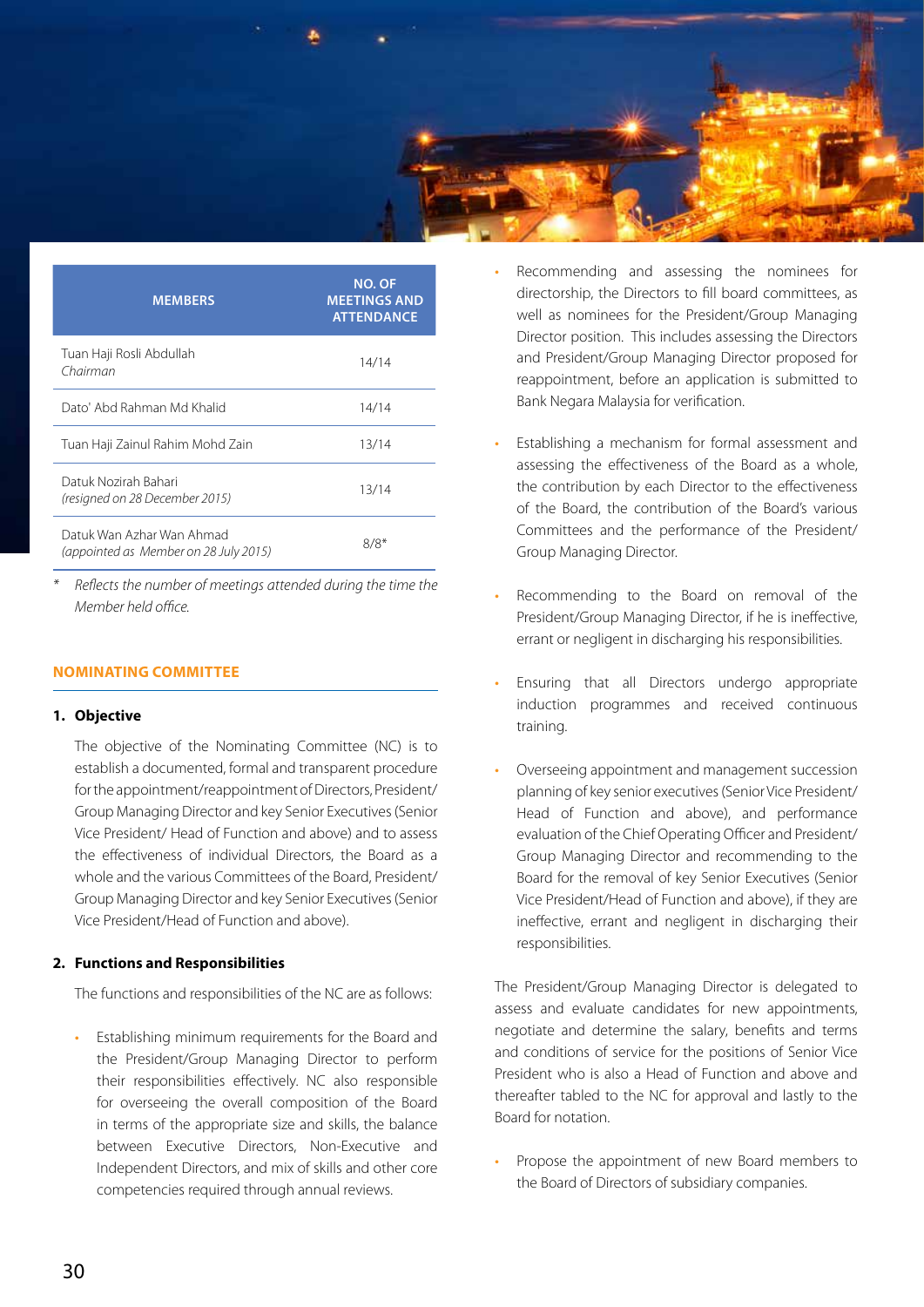

## **3. Committee Meetings and Attendance**

Based on the Term of Reference of the NC, the meeting is to be held at least once a year. The NC met 10 times during the financial year 2015. The Committee members and their records of attendance are as follows:

| <b>MEMBERS</b>                                                            | <b>NO. OF</b><br><b>MEETINGS AND</b><br><b>ATTENDANCE</b> |
|---------------------------------------------------------------------------|-----------------------------------------------------------|
| Tuan Haji Zainul Rahim Mohd Zain, Chairman                                | 10/10                                                     |
| Tuan Haji Rosli Abdullah                                                  | 10/10                                                     |
| Datuk Nozirah Bahari<br>(resigned on 28 December 2015)                    | 9/10                                                      |
| Dato' Abd Rahman Md Khalid                                                | 10/10                                                     |
| Tan Sri Dato' Sri Dr Wan Abdul Aziz Wan<br>Abdullah                       | 10/10                                                     |
| Dato' Capt. Haji Ahmad Othman<br>(appointed as NC member on 28 July 2015) | $4/4*$                                                    |

*\* Reflects the number of meetings attended during the time the Member held office.*

## **REMUNERATION COMMITTEE**

#### **1. Objective**

The objective of the Remuneration Committee (RC) is to provide a formal and transparent procedure for developing a remuneration policy for the Directors, President/Group Managing Director and key Senior Executives (Senior Vice President/Head of Function and above) and ensuring that compensation is competitive and consistent with the Bank's culture, objectives and strategy.

#### **2. Functions and Responsibilities**

The functions and responsibilities of the RC are as follows:

• Recommending a framework of remuneration for Directors, President/Group Managing Director and key Senior Executives (Senior Vice President/Head of Function and above). The remuneration policy should:-

- (a) be documented and approved by the full Board and any changes thereto should be subject to the endorsement of the full Board;
- (b) reflect the experience and level of responsibility borne by individual Directors, the President/Group Managing Director and key Senior Executives (Senior Vice President/Head of Function and above);
- (c) be sufficient to attract and retain Directors, President/Group Managing Director and key Senior Executives (Senior Vice President/Head of Function and above) of caliber needed to manage the Bank successfully; and
- (d) be balanced against the need to ensure that the funds of the Bank are not used to subsidize excessive remuneration packages.
- Recommending specific remuneration packages for Directors, President/Group Managing Director and key Senior Executives (Senior Vice President/ Head of Function and above). The remuneration packages should:-
	- (a) be based on an objective consideration and approved by the full Board;
	- (b) take due consideration of the assessments of the Nominating Committee of the effectiveness and contribution of the Director, President/Group Managing Director or key Senior Executives (Senior Vice President/Head of Function and above) concerned;
	- (c) not be decided by the exercise of sole discretion of any one individual or restricted group of individuals; and
	- (d) be competitive and is consistent with the Bank's culture, objective and strategy.
- Endorsing any changes deemed necessary to the schemes, terms of services and new terms for executives and staff of the Bank before submission to the Board for final approval.